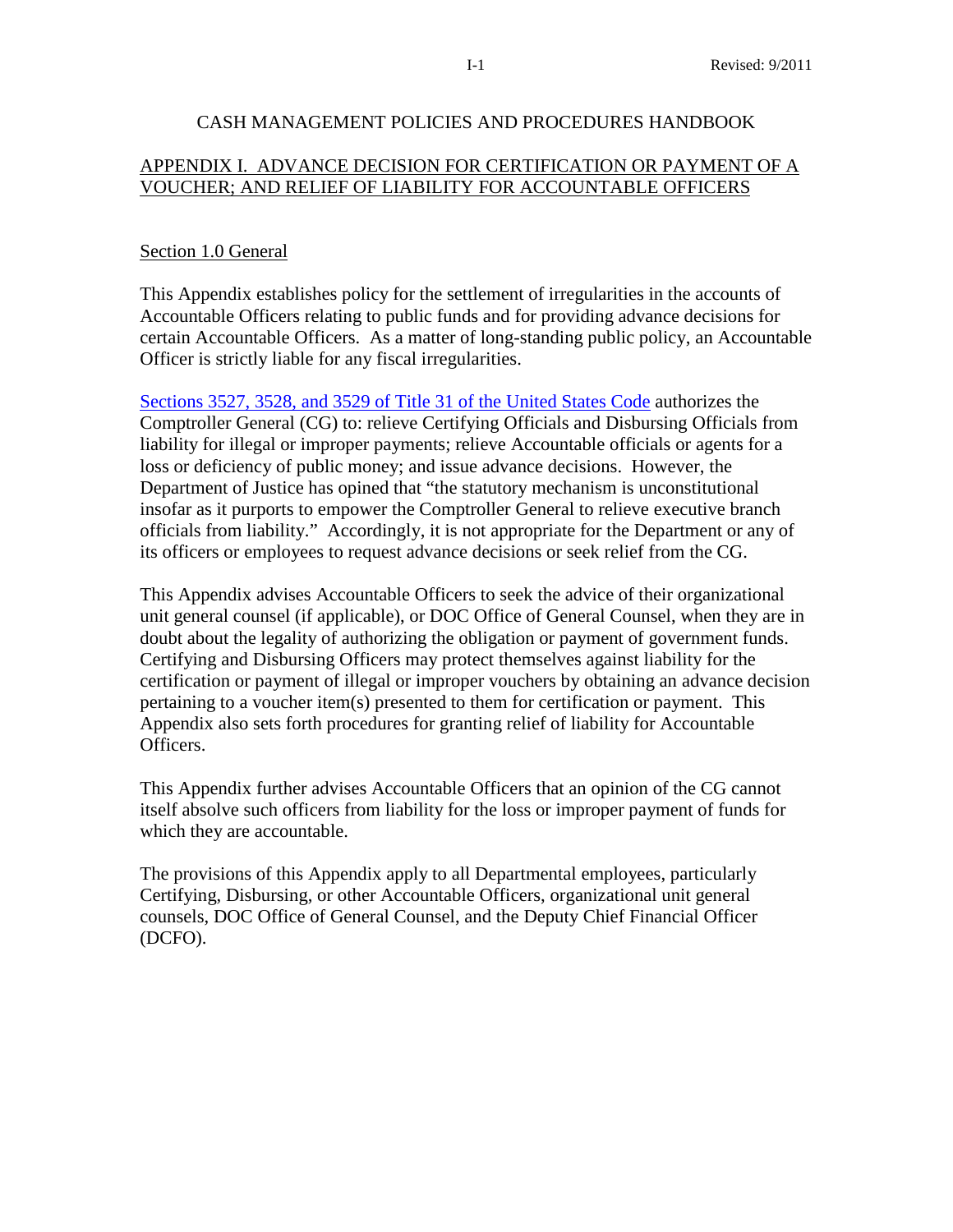## Section 2.0 Policy

- a. Accountable Officers include Disbursing Officers, Certifying Officers, Procurement Officers, and other employees who by virtue of their employment are responsible for the obligation, custody, and payment of government funds. Accountable Officers may be held personally liable or subject to disciplinary action for the loss or improper payment of the funds for which they are accountable.
- b. Accountable Officers shall assure the legality, propriety, and correctness of collections and disbursements of public funds consistent with applicable law. An Accountable Officer is responsible for the handling of public funds, and may be held personally liable or subject to disciplinary action for the loss or improper payment of the funds for which the officer is accountable.
- c. Accountable Officers and other Departmental employees may apply for and obtain from their organizational unit general counsel (if applicable) an opinion on the legality of any obligation or claim presented to them for approval, certification, or payment. If their organizational unit does not have a general counsel, Accountable Officers and other Departmental employees may apply for and obtain such an opinion from the DOC Office of General Counsel.
- d. Organizational units shall follow the procedures described in this Appendix when an Accountable Officer requests an advance decision regarding a voucher presented for approval, certification, or payment. The Department will not seek to recover a payment from an Accountable Officer if that officer has obtained a favorable advance decision, or if the circumstances otherwise do not warrant bringing suit or otherwise seeking to recover a payment.
- e. Organizational units shall follow the procedures described in this Appendix when requesting relief of liability for an Accountable Officer.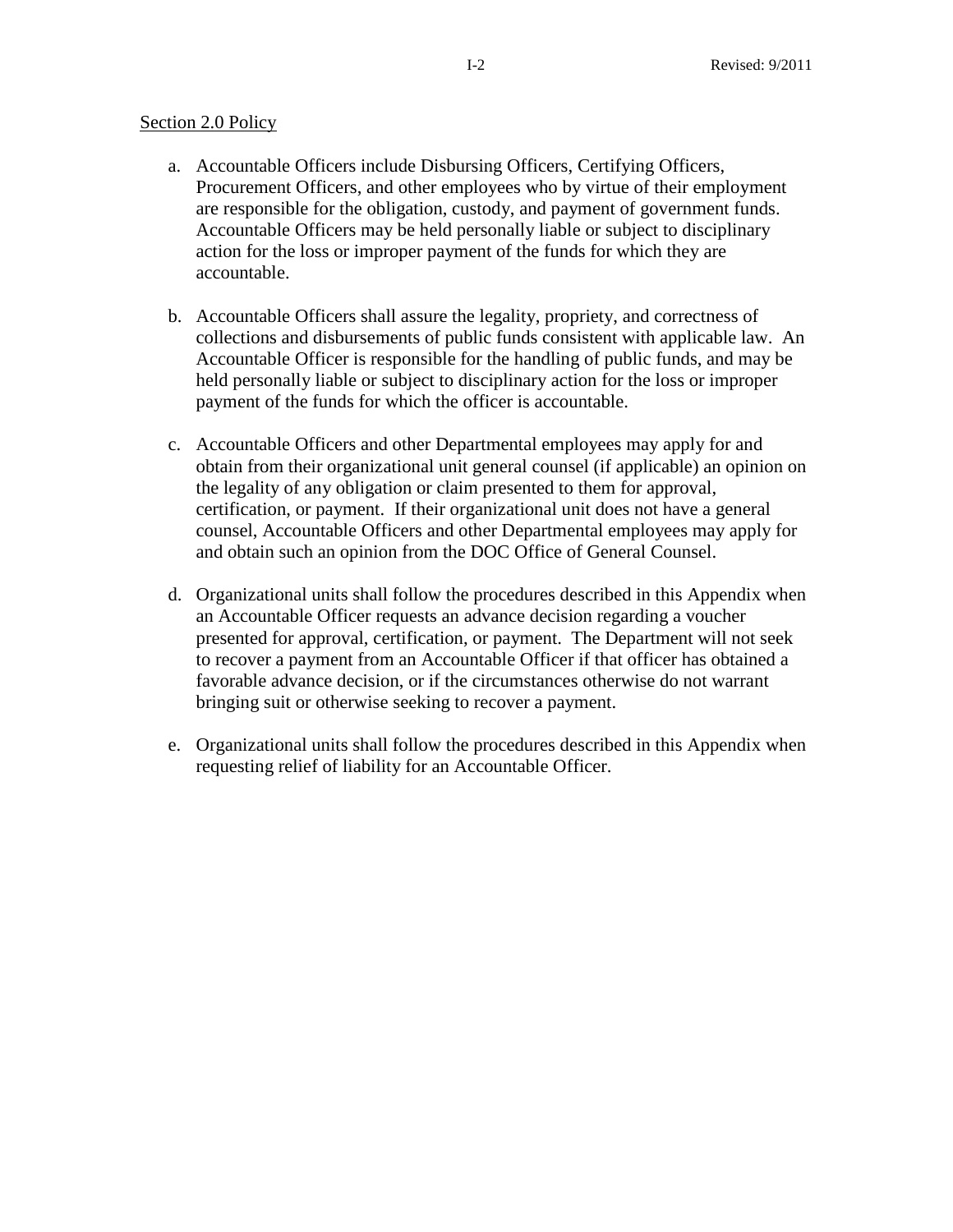f. In preparing his or her opinion, an organizational unit general counsel (if applicable), or the DOC Office of General Counsel, may consult appropriate sources, including the Government Accountability Office and the Decisions of the CG. While an opinion of the CG may have persuasive value, it cannot itself absolve an Accountable Officer, including those identified in Section 2.0.d. of this Appendix, from liability. The Department of Justice has concluded, as a matter of law that the statutory mechanism that purports to authorize the CG to relieve Executive Branch officials from liability (see, [31 U.S.C. Sections 3527, 3528, and](http://www.law.cornell.edu/uscode/html/uscode31/usc_sup_01_31_08_III_10_35_20_III.html)  [3529\)](http://www.law.cornell.edu/uscode/html/uscode31/usc_sup_01_31_08_III_10_35_20_III.html) is unconstitutional because the CG, as an agent of Congress, may not exercise Executive power, and does not have the legal authority to issue decisions or interpretations of law that are binding on the Executive Branch.

Where a case raises significant or novel legal questions, an organizational unit general counsel (if applicable) should seek advice from the DOC Office of General Counsel, Assistant General Counsel for Administration.

#### Section 3.0 Authority

The following governs the advance decision for approval, certification, or payment of a voucher; and relief of liability for Accountable Officers.

[Department Organizational Order \(DOO\) 20-27, Director for Financial Management](http://www.osec.doc.gov/opog/dmp/default.htm)  [and Deputy Chief Financial Officer,](http://www.osec.doc.gov/opog/dmp/default.htm) establishes the Director of Financial Management as the "Cash Management Coordinator." This Order also requires the Director to provide guidance and oversight of Department financial management personnel, activities and operation as well as to implement the financial aspects of the Department's systems for cash management.

#### Section 4.0 Definitions

- a. Accountable Officer or Agent (Accountable Officer). A Certifying Officer, Disbursing Officer, Collecting Official, Cashier, and any other officer or employee who is responsible for or has custody of public funds.
- b. Advance Decision. Review of facts and circumstances of a voucher, prior to approval, certification, or payment as prescribed in this Appendix.
- c. Improper or Erroneous Payment: A disbursement of public funds by a disbursing officer or subordinate that is found by an appropriate authority to be illegal, improper, or incorrect. This includes a disbursement that is made as a result of fraud, forgery, alteration of vouchers, improper certifications, and other improper practices, or due to an unintentional mistake, including human and/or mechanical error during the payment process.
- d. Irregularity. A physical loss or deficiency, or erroneous or improper payment.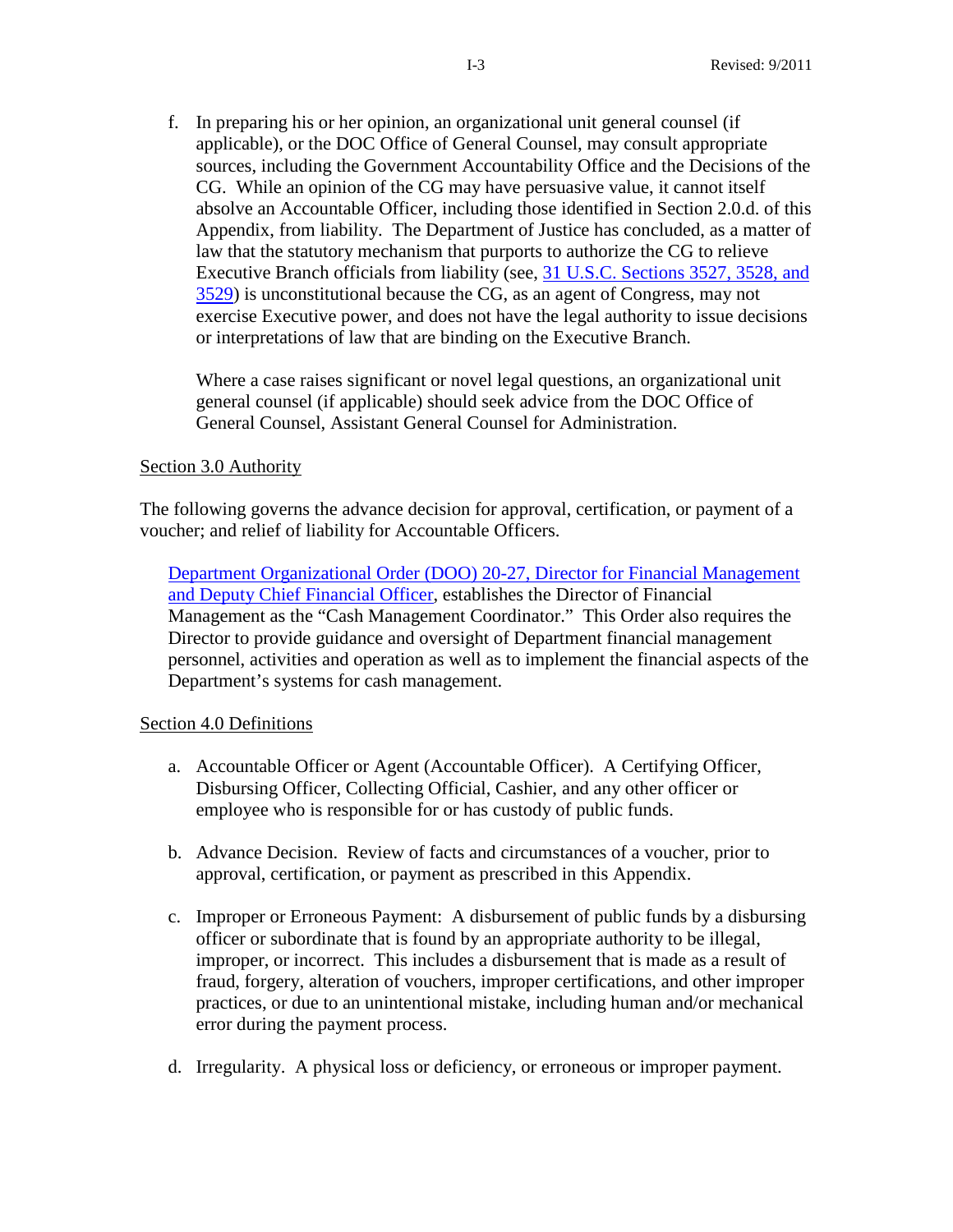- e. Physical Loss of Deficiency. A shortage of public funds in an account, including imprest or similar funds, resulting from such things as: theft; loss in shipment; or destruction by fire, accident, or natural disaster. An unexplained shortage of funds with no apparent reason or explanation is treated as a physical loss.
- f. Public Funds. Appropriated funds, receipts and collections by a Federal agency, whether held in trust or otherwise. This includes imprest fund cash held at personal risk.
- g. Relief. A decision made by an authorized official that absolves the Accountable Officer from liability.

# Section 5.0 Responsibilities

- a. The Chief Financial Officer (CFO), heads of organizational units, and the Inspector General, as it relates to their respective organizational units, shall:
	- (1) Maintain appropriate accounting and internal controls over assets;
	- (2) Require periodic assessments of and reports on the adequacy of internal controls and accounting systems;
	- (3) Ensure that accountable officers can rely on financial and accounting systems to minimize the number of improper payments. Recurring problems with improper payments attributable to system errors must be addressed;
	- (4) Review reports on irregularities that affect the accounts of accountable officers. Irregularities include those disclosed by examination of collections and disbursements and other internal reviews;
	- (5) Establish central control records for all cases resolved under this directive, whether in headquarters or in the field;
	- (6) Report any shortages. All organizational units shall report shortages to the DCFO; and
	- (7) Take action to enforce collection of the improper or erroneous payment or the physical loss or deficiency from the recipient before processing a request for relief for the accountable officer.
- b. The DCFO or designee shall review all reports of losses and conduct any appropriate investigations.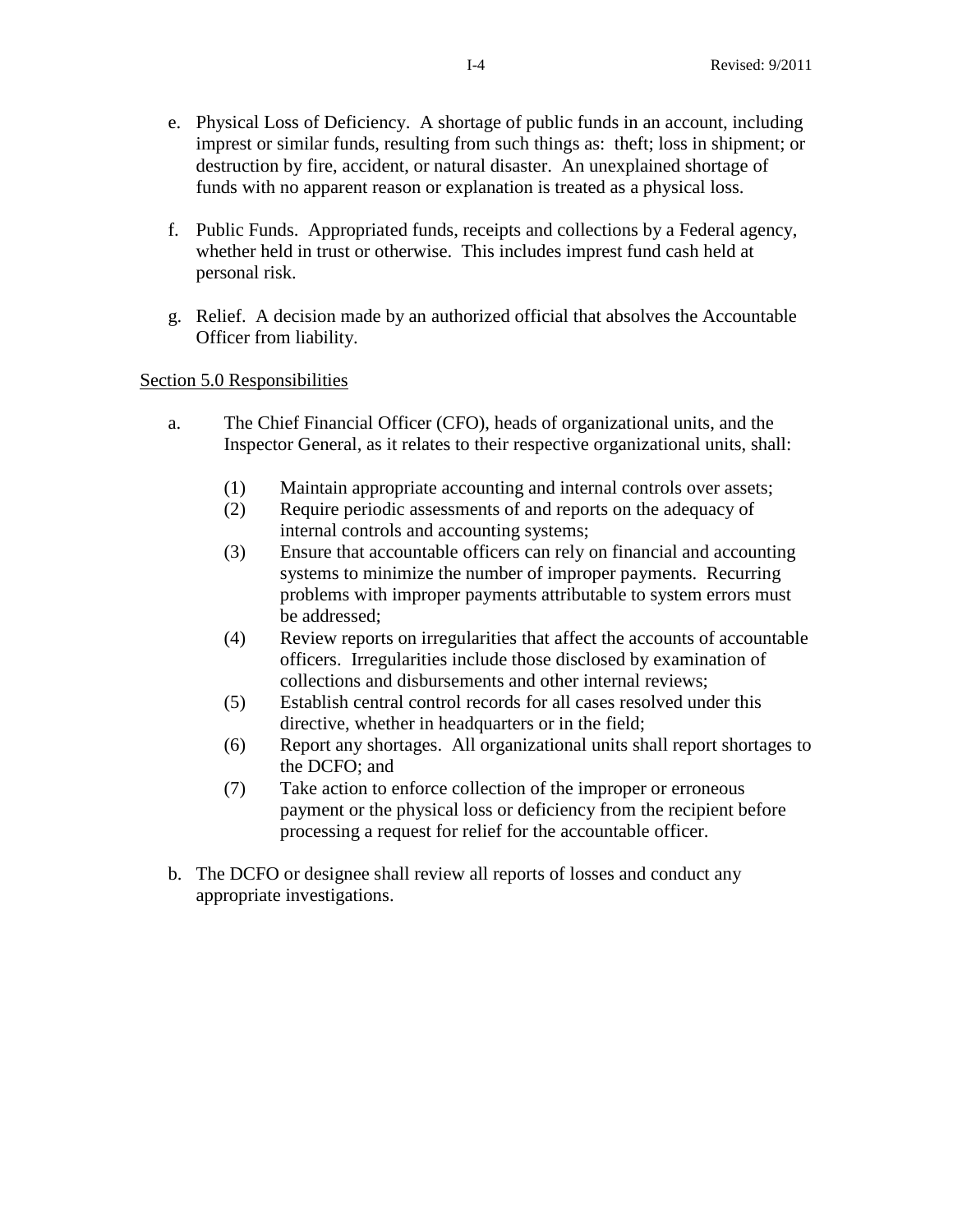### Section 6.0 Advance Decision for Certification or Payment of a Voucher

- a. Accountable Officers may protect themselves against liability for the approval, certification, or payment of illegal or improper vouchers by obtaining an advance decision pertaining to the voucher item(s) presented to them for approval, certification, or payment. A memorandum requesting an advance decision for an Accountable Officer, along with proper, supporting documentation, will be prepared by the Accountable Officer's supervisor and addressed to the Operating Unit Finance Officer. After review, the request will be endorsed or rejected. If endorsed, the request for advance decision will then be forwarded with supporting documentation to the head of the organizational unit.
- b. A request for an advance decision shall be approved and signed by the head of the organizational unit, or an official with delegated authority. The request for the advance decision, with supporting documentation, will then be submitted to the organizational unit general counsel (if applicable), or the DOC Office of General Counsel, if there is no organizational unit general counsel.
- c. A request for an advance decision shall be reviewed by the organizational unit general counsel (if applicable), and/or DOC Office of General Counsel. After review, the request will be endorsed or rejected. If endorsed, the request for advance decision, with supporting documentation, will then be forwarded to the DCFO.
- d. In the course of making an advance decision, the DCFO shall consult with the DOC Office of General Counsel, Assistant General Counsel for Administration, and the Inspector General, as the case may be.
- e. If circumstances related to the advance decision request indicate that the advance decision is beyond the purview of the DCFO, referral for further action will be pursued in accordance with the recommendations of the DOC Office of General Counsel, Assistant General Counsel for Administration.

### Section 7.0 Request for Relief of Liability for an Accountable Officer

a. Accountable Officers may protect themselves against liability for the approval, certification, or payment of illegal or improper vouchers by requesting relief of liability. A memorandum requesting relief of liability for an Accountable Officer, along with proper, supporting documentation, will be prepared by the Accountable Officer's supervisor and addressed to the organizational unit Finance Officer. After review, the request will be endorsed or rejected. If endorsed, the request for relief of liability, with supporting documentation, will then be forwarded to the head of the organizational unit.